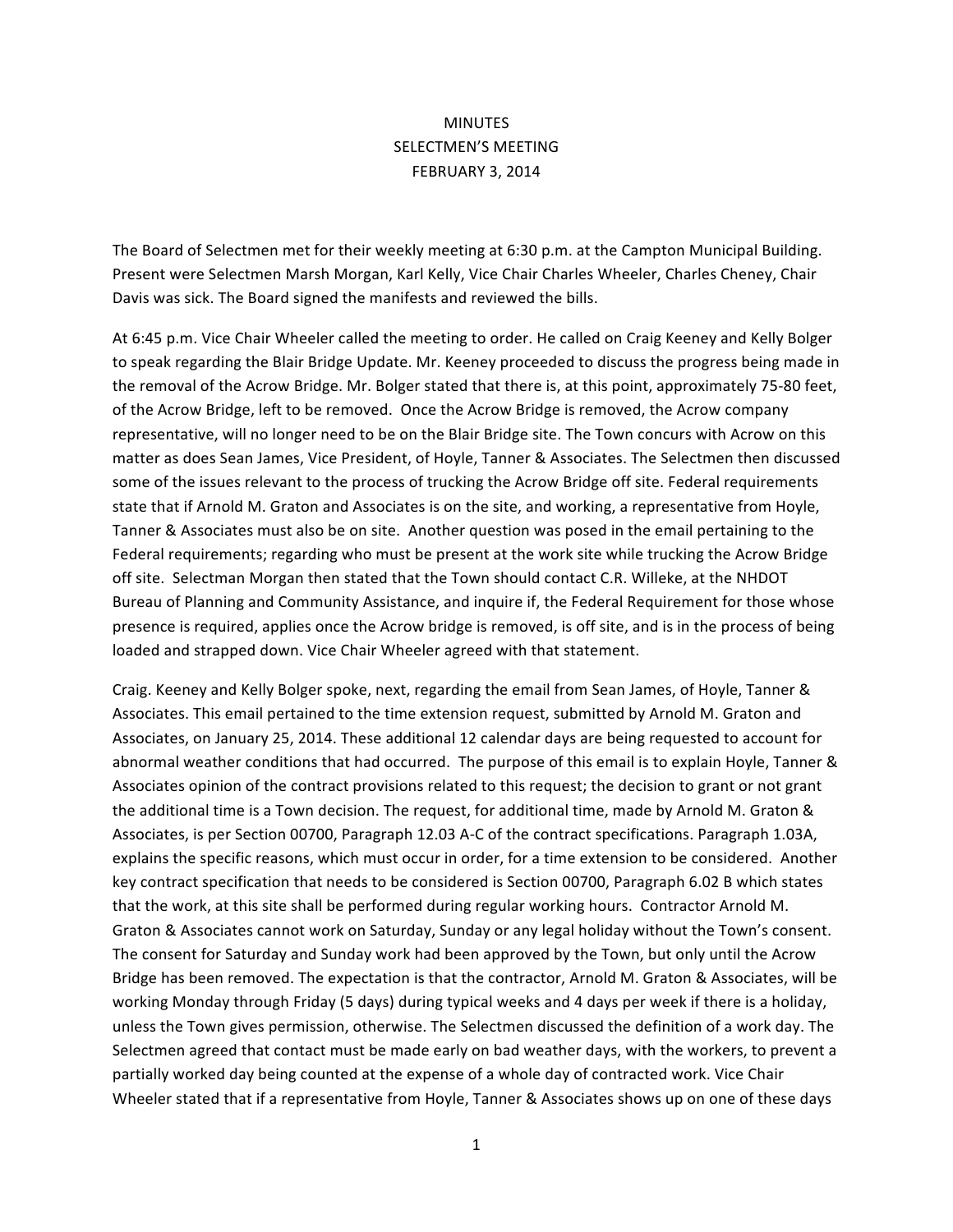the Town will count it as a contract day. The cost to the Town is approximately \$1,000.00 per day when the presence of a representative from Hoyle, Tanner & Associates is required.

Arnold M. Graton & Associates have requested equitable adjustment of 12 days; that fall between November 27, 2013 and January 28, 2014. The explanation for each of these days was listed, Mr. James, again, stated that it is a Town decision whether or not to grant, any or all of the requested weather days. He acknowledged that this was a complicated issue; however he wanted to present all of the pertinent information. The main issue that needs to be evaluated is how Saturdays and partially worked days will be treated. The Selectmen spoke, amongst each other as to the number of days they felt were to be counted, justifiably, as weather days. They shared their thoughts regarding the shutdown period. Mr. Bolger stated that he felt it may be unwise for Mr. Graton to choose to shut down for a 6 week period, when the Acrow Bridge is out, since the spring weather can be as unpredictable as the weather they have encountered so far while working on this project. Mr. Bolger gave a few reasons why he felt a long shut down period could allow for other problems to arise once the project is restarted. Mr. Keeney had a calendar prepared that listed the days worked or not worked due to weather from November thru January. He came up with a total of 5 days. Mr. Bolger came up with 7 days, including some days when they had to shut down because of weather conditions. Vice Chair Wheeler then asked each Selectman for their vote regarding the number of weather days, they each felt, should be allowed. Selectman Cheney stated 7, Selectman Kelly stated 7, Selectman Morgan stated 5 and Selectman Wheeler stated 7. Vice Chair Wheeler called it a vote for 7 days. Mr. Keeney asked Ann Marie to please put these dates in writing, as being accepted additional weather days, they are November 27, December 6, December 9, and December 17 of 2013; January 2, January 3 and January 6, 2014. Mr. James sent an email to the Town, on January 31, 2014, informing them who will be on site for the next three weeks, from Hoyle, Tanner & Associates, which is currently the estimated time to the winter shutdown. The email included a list, with the date and name of the representative to be present on said day. Mr. James stated that his company was aware that the timing is subject to change and they will adjust accordingly. A list of project contacts was included with this email.

At 7:20p.m. Vice Chair Wheeler called on Police Chief Warn to speak regarding the 2014 Proposed Police Budget. Chief Warn referred to the Wage Study/Police Wage memo that he had sent to the Board of Selectmen on January 6, 2014. Ann Marie distributed copies of the adjusted wage figures Chief Warn wanted to discuss. The purpose of Chief Warn's memo was to further address his concerns, recommendations and observations, to the Board, relative to the police wages. The adjusted wage figures calculated by Chief Warn listed by each employee of the Police Department, reflect his calculations, for merit pay, after the 1.5% COLA has been applied. This merit pay could have a scale, possibly, of 0% to 3% and, if factored in to the wage would represent a \$4,324.00 increase in the 2014 Proposed Police Budget. Chief Warn made reference to the matrix used in the Wage Study. He stated that even with the COLA, a 1.5% increase, the wages for a patrol officer are unrealistic, as these wage figures were relevant to a police officer's starting rate of pay in 1994. Chief Warn stated that there are no police officers being paid this rate, nor does the Town start a police officer at this rate. Chief Warn inquired as to why this rate would then be factored in to the matrix. Chief Warn stated that he reviewed a list of communities that took part in a study that was conducted by another agency, noting that the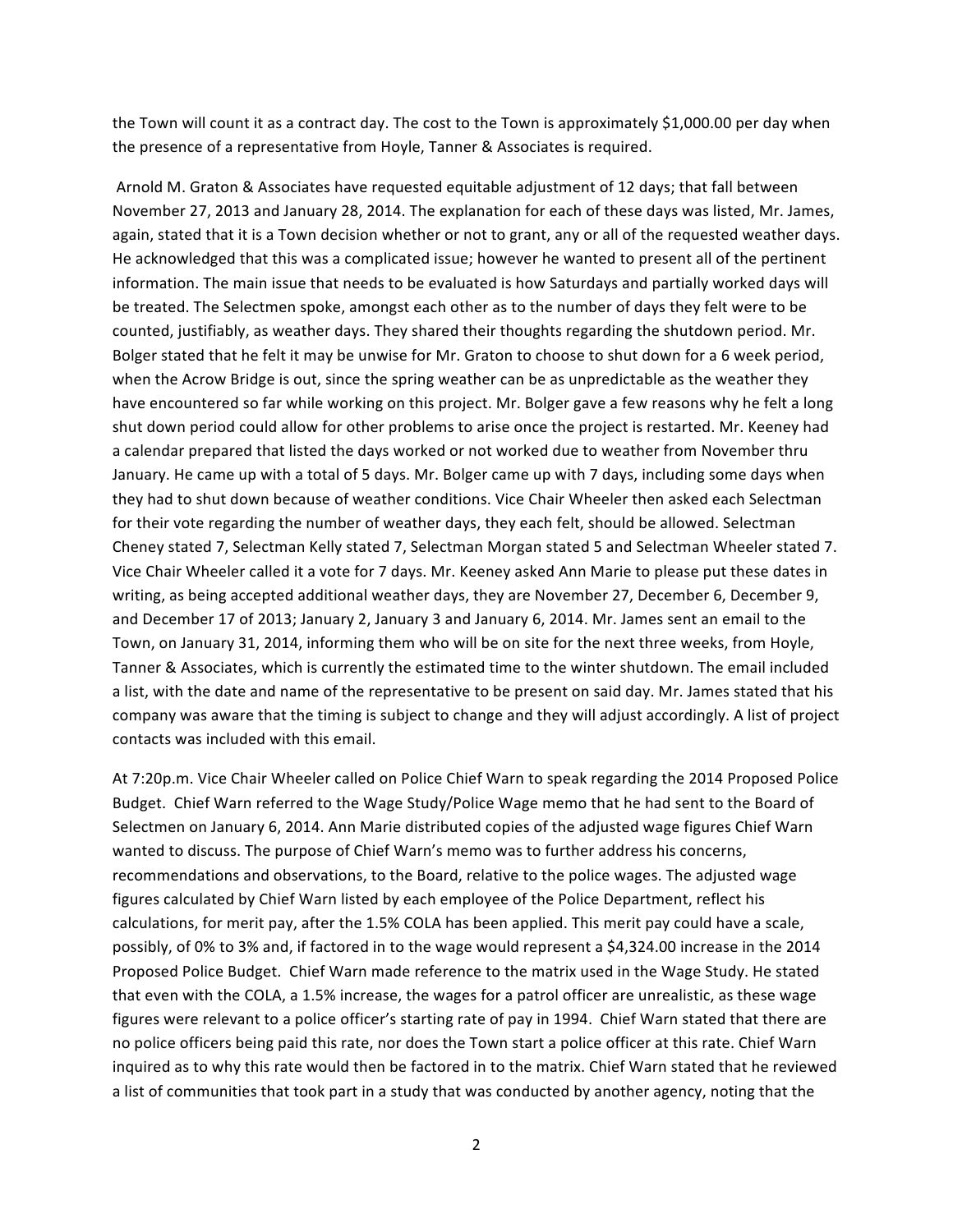starting pay range for a patrol officer was approximately \$18 to \$25. Chief Warn stressed his wishes for a commonsense, realistic and forwarding thinking wage matrix; adjusted for inflation and performance based. Chief Warn hopes all this information will be used when calculating an appropriate starting wage for its employees. Selectman Cheney stated that he felt the research had been well done by the LGC/MRI wage study and he could not agree to a wage increase that went much beyond their findings. Selectman Morgan stated that he had been questioned, in public, by citizens of the Town, as to why there are increases in wages being paid to Town Employees, while they are not experiencing any wage increases in their own jobs.

Chief Warn went over each entry, of the 2014 Proposed Police Budget. Chief Warn stated that the Police Department has 6 employees and 1 part time officer. Chief Warn spoke regarding the Part Time Officers Wages. There is currently 1 Part Time Officer and Chief Warn would like to be able hire 2 more and use these officers for 4 shifts a week. These officers would allow for times when 2 officers per shift are needed, or on officer sick days and holidays. Chief Warn has calculated these additional Part Time wages to be approximately \$21,504.00. Selectman Cheney inquired as to why some of the wages budgeted, in 2013, for Part Time Officers had not been used. Chief Warn stated that if he had another Part time Officer he would have used the remaining wages. Vice Chair Wheeler asked if the Selectmen had any more questions. Selectman Morgan inquired about the need for three officers to be on duty on Mondays. Selectman Cheney asked at what point were three officers put on duty on Mondays. Chief Warn stated that this was necessary as court cases are scheduled on Mondays.

Chief Warn spoke regarding the cost of fuel and the fluctuating prices. Chief Warn stated that he had not been successful at acquiring a locked in price per gallon, however he felt \$3.50 would be the average price. The Cruiser Maintenance account became a higher than budgeted for expenditure due to the Ford Expedition vehicle. Chief Warn stated that this vehicle will not pass inspection. Chief Warn spoke about the two vehicles he is considering for purchase, a 2014 Dodge Charger and a 2014 Ford Explorer. The Chief stated that he felt it would be a better decision to wait for the 2014 model year Dodge Charger as it will be an all-wheel drive vehicle, the 2013 model comes with Front-Wheel Drive only. Selectman Cheney inquired as to whether or not this AWD feature was a necessary expense. Chief Warn stated that he felt it made sense to have AWD vehicles, since the incidence of high speed chases no longer exist and the driving conditions which exist in our area warrant this expense. Chief Warn has not received the price quotes, for these two vehicles yet.

Chief Warn spoke about the Legal/Prosecutor expenses. He asked if this expense might possibly be reduced, in some cases, by the use of the Town's retained Attorney where applicable. Chief Warn stated that the Police Department Janitorial expenses had been reduced now that they share work space in the Town's Municipal Building.

Vice Chair Wheeler continued the meeting with a review of the minutes, of the last meeting. Selectman Kelly pointed a few corrections, to be made, on page 4. There were no corrections to be made to the Non-Public minutes. Selectman Morgan made a motion to approve the revised Minutes of the last meeting, Selectman Wheeler seconded the motion. The revised Minutes were unanimously approved.